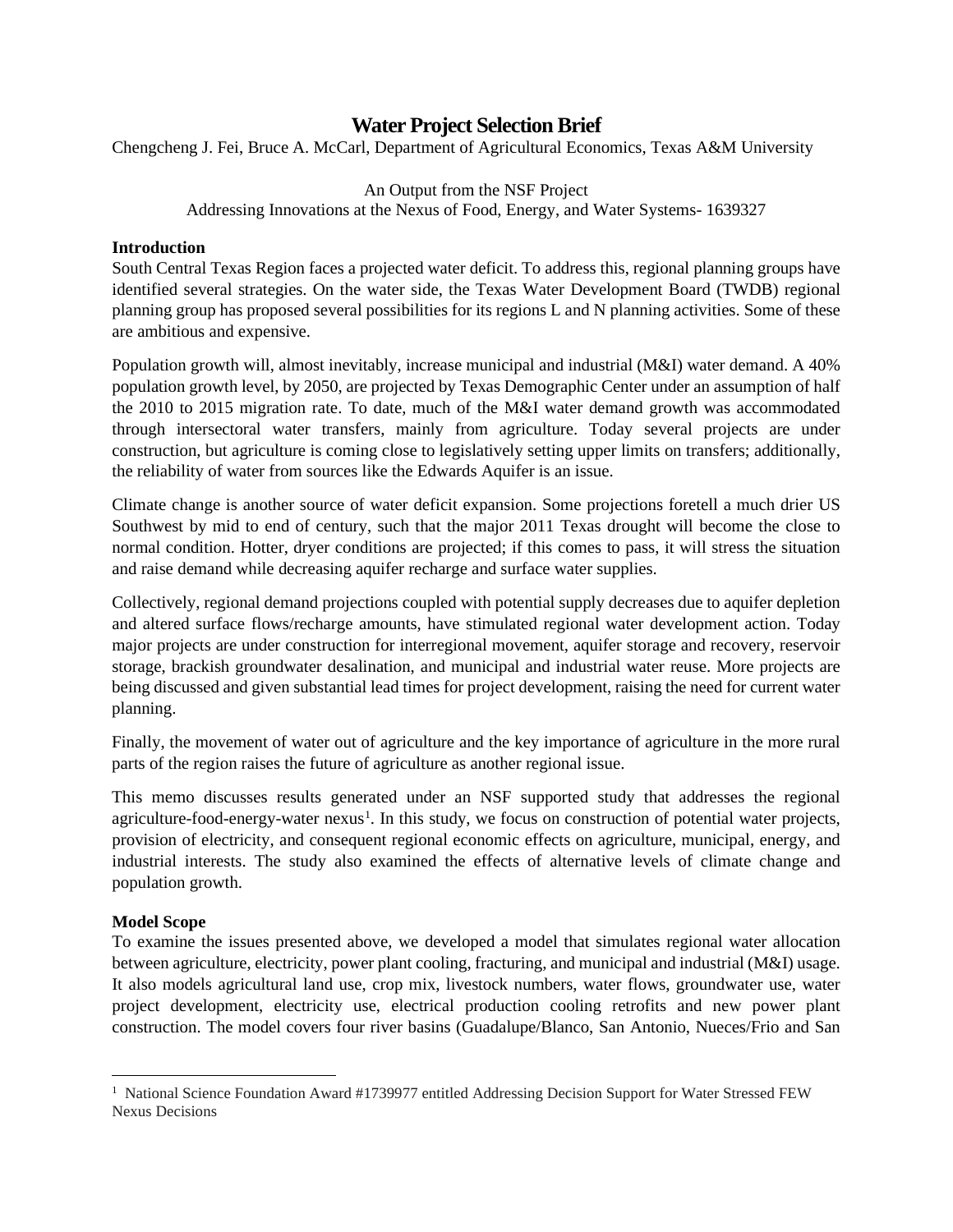Antonio-Nueces) and four aquifers (Edwards-San Antonio Segment, part of Edwards-Trinity, a segment of Carrizo-Wilcox, part of Gulf Coast) and a few other minor aquifers across South Central Texas.

The model also covers the geographic region shown in [Figure 1.](#page-1-0) It models water and electricity use and agricultural production in all counties in the covered river basins, plus in all cities in the countries shown: including San Antonio, Corpus Christi, and Victoria.



<span id="page-1-0"></span>**Figure 1: Research Region (South Texas), River Basins and Aquifer**

Hydrologically, the model simulates river flows and aquifer status. For surface water it uses naturalized inflow data as generated by the hydrological models: a) Water Rights Analysis Package (WRAP) (Wurbs 2003), and b) Soil & Water Assessment Tool (SWAT) (Arnold et al. 2013). For ground water, the model simulates pumping use by all sectors along with aquifer elevation change, pumping lift, and end elevation. It does so by incorporating and using regressions estimated over simulation results from numerous runs, varying pumping and initial aquifer level within runs of aquifer simulation models. Specifically, we used the SEAWAT model for the Edwards Aquifer and versions of the

TWDB developed Groundwater Availability Model (GAM) made available from TWDB for Carrizo, Gulf Coast and Trinity-Edwards Aquifers. Estuary inflows and aquifer water elevation are also considered.

EDSIMRGW\_NEX is a mathematical programming model that presents uncertain water abundance across nine states of nature in regional water abundance and temperature probability distribution representing a distribution of surface water availability and aquifer recharge. The model itself represents decisions in twostages (following Dantzig (1955)), one independent of the water availability outcomes and one given knowledge of water availability. In the first stage, decisions are made independently of water availability, including water project choice and installation, electrical plant cooling retrofits, land transformation to dryland or pasture, irrigation system installation, crop and livestock mix choice, and new power plant construction. These, once developed, are paid for and available under all water availability cases (state of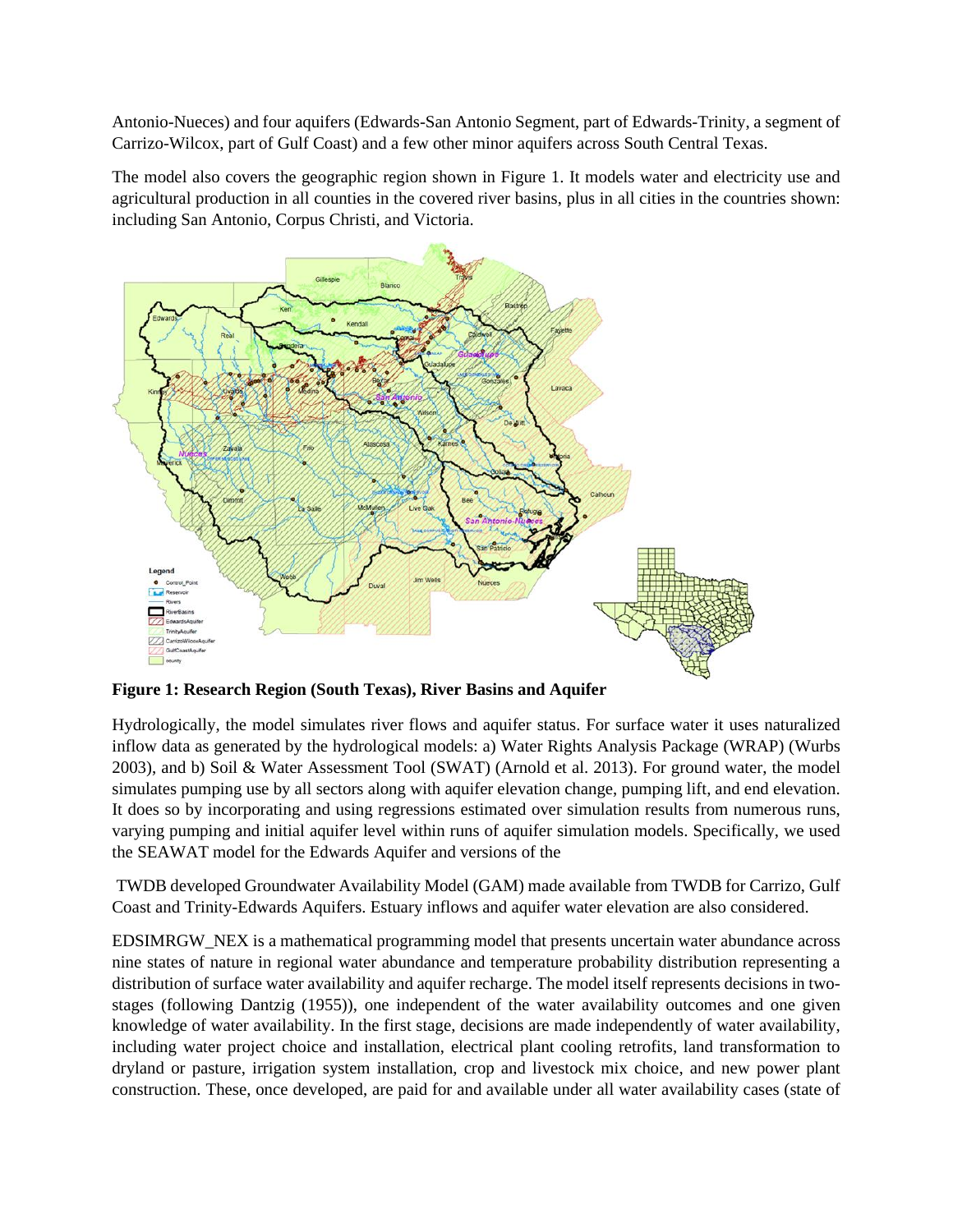nature independent – model stage 1). In the second stage operational decisions are made that depend on water availability; these include water drawn from constructed water projects, irrigation water use, crop harvest, M&I water withdrawal, water pricing, and power generation. For example, farmers decide on the acres of each crop, herd size, whether to have furrow or sprinkler irrigation installed, and land shifts to pasture before they know water availability and aquifer lifts. However, they decide how much water to apply under each of the nine water availability possibilities with the crop yield subsequently calculated. Similarly, water projects and new electrical facilities are built independently of water availability, but are operated given knowledge of water availability. The nine water availability states of nature, from driest to wettest, are HDry (Extreme Dry), MDry (medium Dry), Dry, DNormal (Dry normal), Normal, WNormal (Wet Normal), Wet, Mwet (medium wet), HWet (extreme wet). Each represents a select group of years drawn from historical data as shown in Table 1.

The FEW Nexus Model represents activity in a typical sequence of years, during which the nine water availability states occur with the frequency at which they appear in the historical data. It contains withinyear water use and agricultural activity on a monthly scale. It is solved at several future points in time when estimating the effects of climate change and population growth on the Nexus, but with water projects and new power plants chosen in early periods imposed as fixed assets in later periods.

For agriculture, we represent crop and livestock production in the regional counties. Production is constrained by the available land and water access, along with combinations of historical crop and livestock mixes. The crop mix is separate for dryland and irrigated field crops and vegetable crops, and is restricted to a convex combination of the historical crop mixes. Implicitly, this embodies constraints on labor, equipment, and other inputs. Similarly, adherence to historic livestock mixes was imposed. Water use is limited by water rights for surface sources and the Edwards Aquifer. The water rights permit limits were obtained from the Texas Commission on Environmental Quality (TCEQ) and the Edwards Aquifer Authority.

During solution, the model decides whether to build each water project, new power plant or cooling system retrofit given the costs, benefits, and full distribution of water needs. Project construction is a build/no build decision in the first stage of the model chosen independently of states of nature. If a build decision is made, the fixed cost and capacity is incurred and made available across all water states of nature. If the project decision is no-build, then it cannot be used under any state of nature. The decision on the volumes of water and power used from the project varies with water availability. Projects are only used when needed and varies by states of nature. In the results, we find projects are often operated only under select water availability conditions, such as the drier ones, and not under cases where water is plentiful. However, the fixed cost is incurred under all the water availability states. We also assume that once water projects, new power plants, and cooling system retrofits are built, they will exist in that place for all subsequent model runs (i.e., projects built in the 2020 model run are no longer a choice in 2030 model runs: they are assumed to be already built).

Three more features of water projects are modeled in the FEW Nexus Model: 1) existing or under construction water projects, 2) termination of water projects, and 3) mutually exclusive, select water projects. We found 22 of TWDB regionally identified water projects to be either completed or under construction and these were constrained to be built in the model, under all scenarios. Of these projects 13 are municipal reuse water projects, such as water reuse in San Antonio, San Marcos, New Braunfels and Kyle. The other nine water projects are all being built to serve the San Antonio metropolitan region and include: the San Antonio ASR project, pumping, storing and transferring water from Trinity Aquifer, pumping water from the Carrizo Aquifer, desalinating brackish water from the Wilcox Aquifer, and transferring water from Medina Lake (Medina System).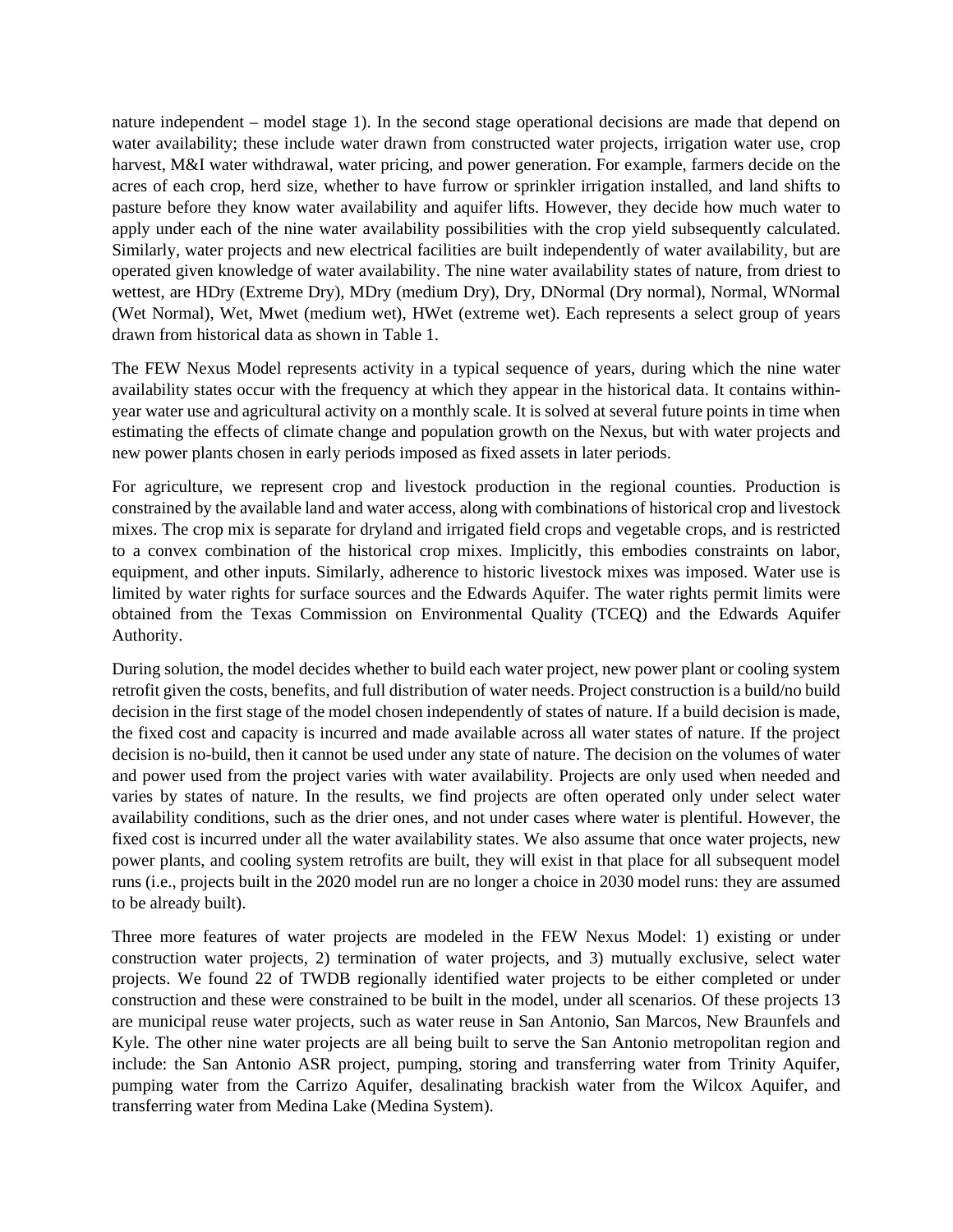For termination of water projects, we discontinue several based on information in the 2012 SAWS water plan, which identifies those for termination based on contractual terms, water rights, water availability and project cost. For example, the Medina System project, which transfers water from Medina Lake to San Antonio, will be terminated in 2049 when the contract expires. This is the most expensive project now operated by SAWS, with a pre-distribution cost of \$3,012 per acre-foot and it has not been utilized since 2013 (SAWS). During drought years, the firm yield from the Medina transfer is considered zero; SAWS plans to retire two Trinity Aquifer related projects (one Canyon Lake project and one Carrizo Aquifer project) after those contracts expire. For more details on terminations, please see the San Antonio Water System (SAWS) website $2,3$  $2,3$  $2,3$ .

Finally, according to the TWDB Region L and Region N water plans, some of the proposed water projects are mutually exclusive. For example, there are two plans to desalinate brackish water from the Gulf Coast Aquifer to supply water for municipal water use in Nueces County. One will discharge highly concentrated waste into the bay and the second will inject the waste into a deep aquifer. The pumping location and desalination procedures in both plans are identical, thus we modeled them as mutually exclusive: once either project is built, the other cannot be built.

### **Analysis Design**

To analyze water project choice and the effect of demand growth and climate change, we set up multiple scenarios as follows:

- *Base 2015 Scenario*: A current case that includes neither climate change nor population growth. This is used to examine model validity by comparing the model results with observed data.
- *Base scenarios for select future years with only population growth effects and no climate change (Base 2030, Base 2050, Base 2070 and Base 2090 scenarios).* Here we reflect population growth only for select future years. The assumed population growth rate from 2015 to 2050 is adopted from the Texas Demographic Center (2018) using the projection of half the recent historical immigration rate. The growth rate beyond 2050 is assumed to be equal to the rate in the Texas Demographic Center data from the 2030s to 2050s.
- *Scenarios with both climate change and population growth effects*. These add climate change effects on top of the population growth scenarios. For climate change we use projections from IPCC CMIP5 General Circulation Models (GCMs). Specific GCMs were identified by the Texas State Meteorologist as those that did the best job in matching Texas conditions: IPSL-CM5A-LR (yields the driest and hottest scenario) and MIROC5 (yields the wettest scenario). We employed runs of these models under four Representative Concentration Pathways (RCPs) developed by IPCC. The eight resulting scenarios for climate change (2 GCMs crossed with 4 RCPs) were run and we choose projections for the years 2030, 2050, 2070 and 2090; in total yielding 32 alternative climate change scenarios.

<span id="page-3-0"></span>[Table](#page-3-0) 1 shows the average precipitation changes under these scenarios relative to the 2015 climate; the IPSL-CM5A-LR scenarios are drier than the MIROC5 scenarios.

<span id="page-3-1"></span><sup>2</sup> [https://www.saws.org/your-water/new-water-sources/current-water-supply-projects/](about:blank)

<span id="page-3-2"></span><sup>3</sup> [https://www.saws.org/your-water/new-water-sources/2017-water-management-plan/](about:blank)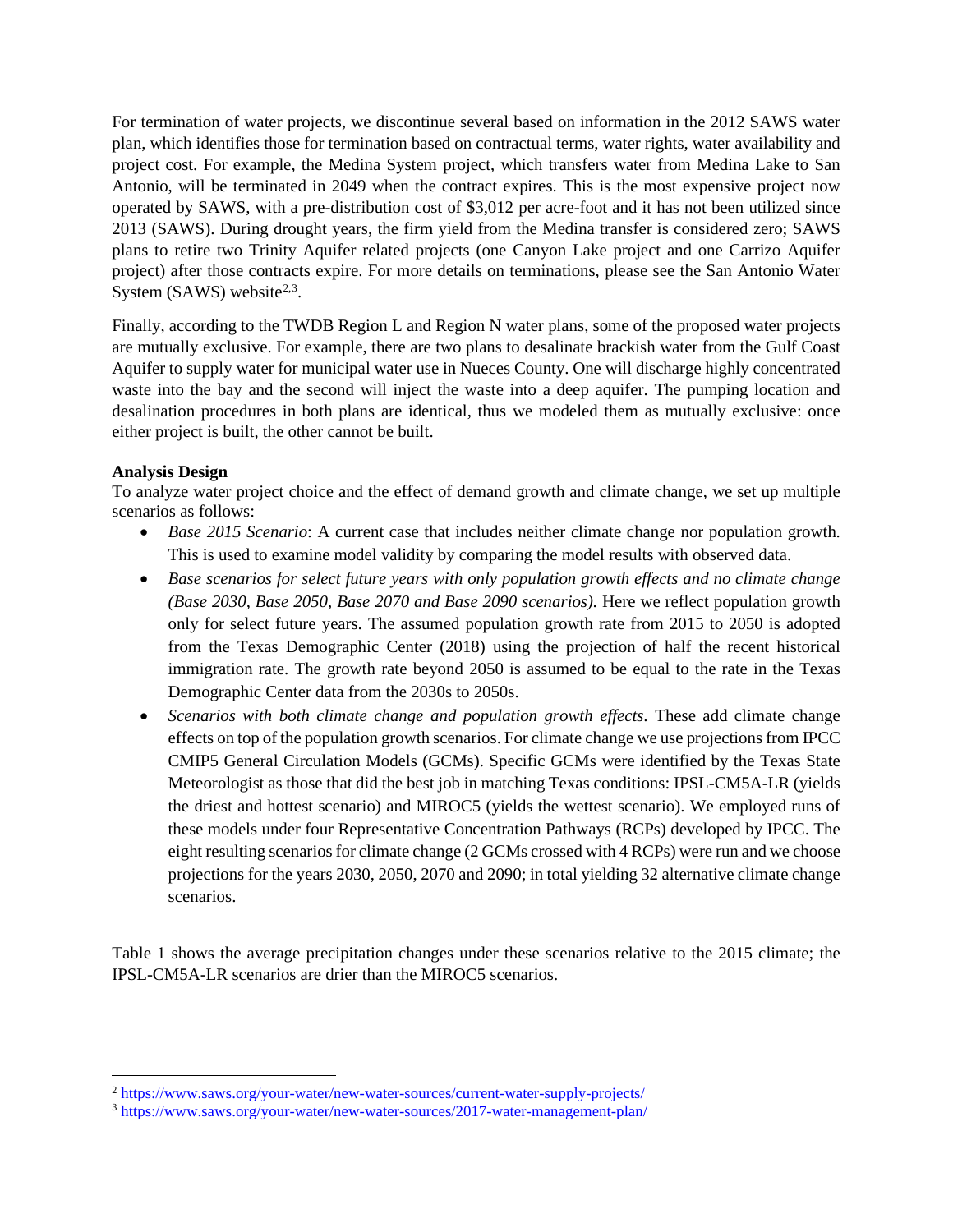| <b>GCMs</b>         | <b>RCP</b>    | 2030      | 2050      | 2070       | 2090       |
|---------------------|---------------|-----------|-----------|------------|------------|
| <b>BASE</b>         | <b>BASE</b>   | $0.00\%$  | $0.00\%$  | $0.00\%$   | $0.00\%$   |
| <b>IPSL-CM5A-LR</b> | RCP2.6        | $-4.24\%$ | $-0.26%$  | $-6.06\%$  | $-2.92\%$  |
| <b>IPSL-CM5A-LR</b> | RCP4.5        | $-13.27%$ | $-14.83%$ | $-11.31\%$ | $-11.77\%$ |
| <b>IPSL-CM5A-LR</b> | <b>RCP6.0</b> | 0.22%     | $-23.70%$ | 3.62%      | 5.79%      |
| <b>IPSL-CM5A-LR</b> | <b>RCP8.5</b> | 12.86%    | $-4.53\%$ | $-17.82%$  | $-24.02\%$ |
| <b>MIROC5</b>       | RCP2.6        | $-9.33\%$ | 20.81%    | 17.51%     | 7.13%      |
| <b>MIROC5</b>       | RCP4.5        | 1.11%     | 17.26%    | 5.65%      | 13.86%     |
| <b>MIROC5</b>       | <b>RCP6.0</b> | 8.50%     | 2.16%     | 15.47%     | 3.44%      |
| <b>MIROC5</b>       | <b>RCP8.5</b> | 13.32%    | $-1.07\%$ | $-10.53\%$ | 2.86%      |

**Table 1: Average Annual Precipitation Changes compared with 2015**

#### **Results**

#### **Water project construction**

[Table 2](#page-4-0) shows the models for water projects and were chosen to meet increasing demands under various population growth and climate change scenarios while maximizing regional welfare. [Table 3](#page-4-1) shows the designed yields of preexisting and newly constructed projects by climate change and population scenarios. [Table 4](#page-5-0) shows the regional increased water project yield; regions are defined as: SA the city and counties near the City of San Antonio, (City of San Antonio, Bexar County, Hays County, Comal County, Medina County), VC (Victoria-Corpus Christi Area, including City of Victoria, City of Corpus Christi, Nueces County, Victoria County, San Patricio County). The model selected the water project construction schedule using combined population/climate change scenarios as listed in Table 5.

| Table 2: Newly Built Water Projects by scenario and time period |               |      |      |      |      |      |  |  |  |  |  |
|-----------------------------------------------------------------|---------------|------|------|------|------|------|--|--|--|--|--|
| <b>GCMs</b>                                                     | <b>RCP</b>    | 2015 | 2030 | 2050 | 2070 | 2090 |  |  |  |  |  |
| <b>BASE</b>                                                     | <b>BASE</b>   | 3    |      |      | 16   | 14   |  |  |  |  |  |
| <b>IPSL-CM5A-LR</b>                                             | RCP2.6        |      |      |      |      | 19   |  |  |  |  |  |
| <b>IPSL-CM5A-LR</b>                                             | RCP4.5        |      |      |      | 11   | 19   |  |  |  |  |  |
| <b>IPSL-CM5A-LR</b>                                             | RCP6.0        | 3    |      |      | 10   | 20   |  |  |  |  |  |
| <b>IPSL-CM5A-LR</b>                                             | <b>RCP8.5</b> |      |      |      | 18   |      |  |  |  |  |  |

**MIROC5** RCP2.6 3 0 10 20 **MIROC5** RCP4.5 3 1 10 18 **MIROC5** RCP6.0 3 1 10 17 **MIROC5** RCP8.5 3 1 19 10

<span id="page-4-0"></span>**Table 2: Newly Built Water Projects By scenario and time period**

<span id="page-4-1"></span>**Table 3: Total Water Project Designed Yields (Thousand Acre-feet)**

| <b>GCMs</b>         | <b>RCP</b>         | 2015 | 2030 | 2050 | 2070 | 2090 |
|---------------------|--------------------|------|------|------|------|------|
| <b>BASE</b>         | <b>BASE</b>        | 207  | 257  | 243  | 384  | 624  |
| <b>IPSL-CM5A-LR</b> | RCP2.6             | 207  | 257  | 243  | 354  | 624  |
| <b>IPSL-CM5A-LR</b> | RCP4.5             | 207  | 257  | 249  | 389  | 625  |
| <b>IPSL-CM5A-LR</b> | RCP <sub>6.0</sub> | 207  | 257  | 249  | 497  | 666  |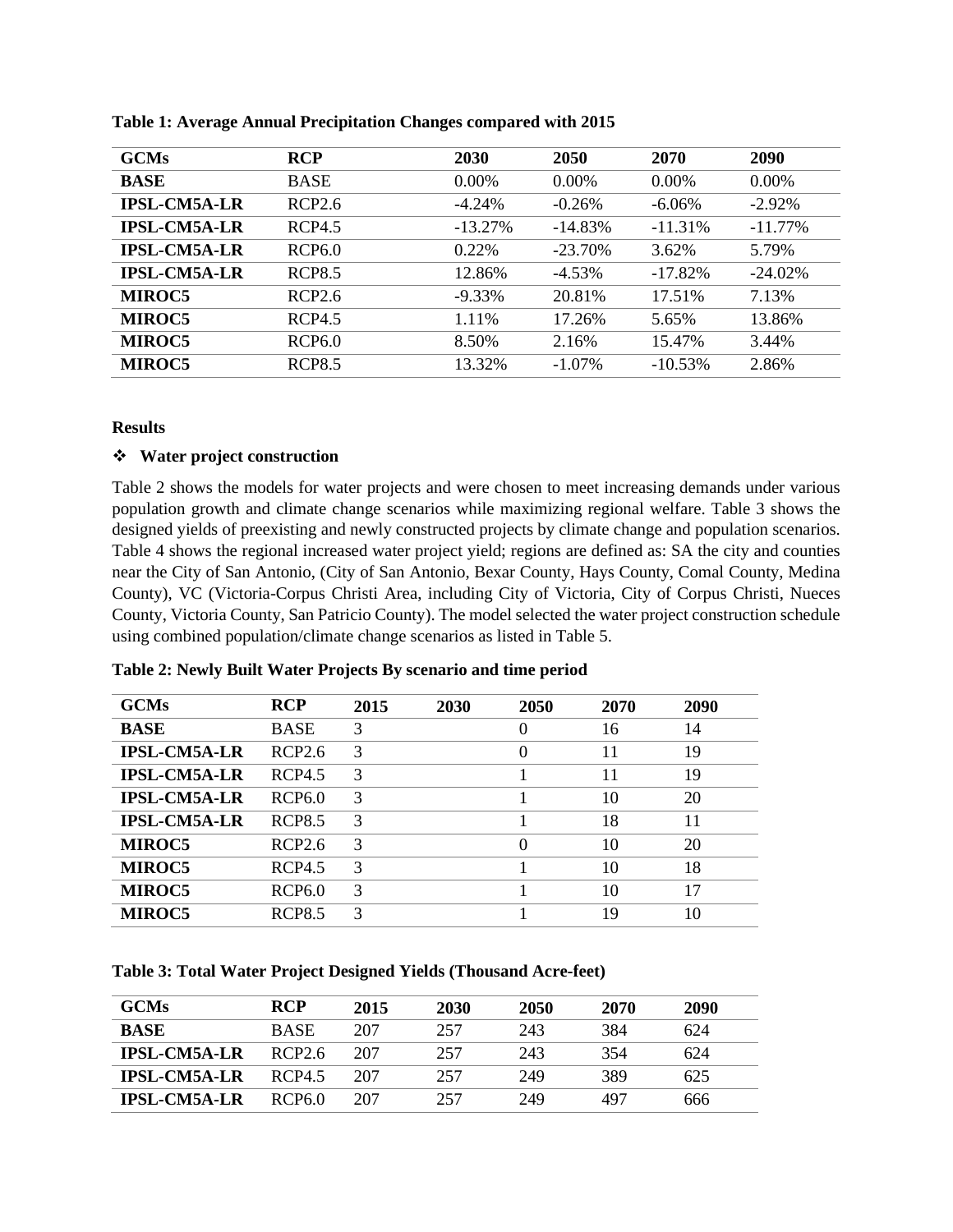| <b>IPSL-CM5A-LR</b> | <b>RCP8.5</b> | 207 | 257 | 249 | 406 | 624 |  |
|---------------------|---------------|-----|-----|-----|-----|-----|--|
| <b>MIROC5</b>       | RCP2.6        | 207 | 257 | 243 | 455 | 624 |  |
| <b>MIROC5</b>       | RCP4.5        | 207 | 257 | 249 | 470 | 624 |  |
| <b>MIROC5</b>       | RCP6.0        | 207 | 257 | 249 | 470 | 622 |  |
| <b>MIROC5</b>       | RCP8.5        | 207 | 257 | 249 | 407 | 624 |  |

<span id="page-5-0"></span>**Table 4: Total Design Yield of Model Selected Water Projects by Region (Thousand Acre-Feet)**

| <b>GCM</b>          | <b>RCP</b>    | <b>Region</b> | 2015 | 2050 | 2070  | 2090  |
|---------------------|---------------|---------------|------|------|-------|-------|
| <b>Base</b>         | Base          | SA            |      |      | 133.8 | 240.1 |
| <b>Base</b>         | Base          | <b>VC</b>     | 53.2 |      | 7.3   |       |
| <b>IPSL-CM5A-LR</b> | <b>RCP2.6</b> | SA            |      |      | 103.4 | 270.5 |
| <b>IPSL-CM5A-LR</b> | <b>RCP2.6</b> | <b>VC</b>     | 53.2 |      | 7.3   |       |
| <b>IPSL-CM5A-LR</b> | <b>RCP4.5</b> | SA            |      |      | 139.1 | 234.8 |
| <b>IPSL-CM5A-LR</b> | <b>RCP4.5</b> | <b>VC</b>     | 53.2 | 5.6  | 1.7   | 0.7   |
| <b>IPSL-CM5A-LR</b> | <b>RCP6.0</b> | SA            |      |      | 205.1 | 168.7 |
| <b>IPSL-CM5A-LR</b> | <b>RCP6.0</b> | <b>VC</b>     | 53.2 | 5.6  | 43.7  |       |
| <b>IPSL-CM5A-LR</b> | <b>RCP8.5</b> | SA            |      |      | 155.5 | 217.8 |
| <b>IPSL-CM5A-LR</b> | <b>RCP8.5</b> | <b>VC</b>     | 53.2 | 5.6  | 1.7   | 0.7   |
| <b>MIROC5</b>       | <b>RCP2.6</b> | SA            |      |      | 205.1 | 168.7 |
| <b>MIROC5</b>       | <b>RCP2.6</b> | <b>VC</b>     | 53.2 |      | 7.3   |       |
| <b>MIROC5</b>       | <b>RCP4.5</b> | SA            |      |      | 219.8 | 153.5 |
| <b>MIROC5</b>       | <b>RCP4.5</b> | VC            | 53.2 | 5.6  | 1.7   |       |
| <b>MIROC5</b>       | <b>RCP6.0</b> | SA            |      |      | 219.8 | 152.3 |
| <b>MIROC5</b>       | <b>RCP6.0</b> | <b>VC</b>     | 53.2 | 5.6  | 1.7   |       |
| <b>MIROC5</b>       | <b>RCP8.5</b> | SA            |      |      | 156.6 | 217.2 |
| <b>MIROC5</b>       | <b>RCP8.5</b> | <b>VC</b>     | 53.2 | 5.6  | 1.7   |       |

These results reveal several key items:

- In the base 2015 scenario, which does not contain population growth or climate change, the model selects three new water projects to meet water demand. All three projects are in the Victoria-Corpus Christi area: 1) Corpus Christi City water reuse (CorpusChristi\_Reuse4), 2) desalinated ground water for Nueces County (NueNWBrackishStevensWell) and 3) desalinated ground water for Bee County (BeeSanBrackishStevensWell). This activity reflects the model addressing current water needs in that region. The total projected yield of the existing and newly built water projects is 207,000 acre feet (acft).
- In the population growth only scenarios for 2030 to 2090, we find that ultimately 30 additional water projects are needed beyond those built for 2015. Only 3 additional projects are chosen in the VC area in 2070, all are reuse projects that provide about 7.3 thousand acft. All other selected projects are in the San Antonio region, mostly reuse projects (9 in 2070, 7 in 2090). Additionally, in 2070, are 2 groundwater projects (CRWAWellsRanch1, ExpandedCzoSSLGC), one that brings water in from outside the region to Hays County (Forestar1) and an ASR project (NBUASR75). In 2090, the model adds one brackish groundwater desalination project (BWCRWA1), three surface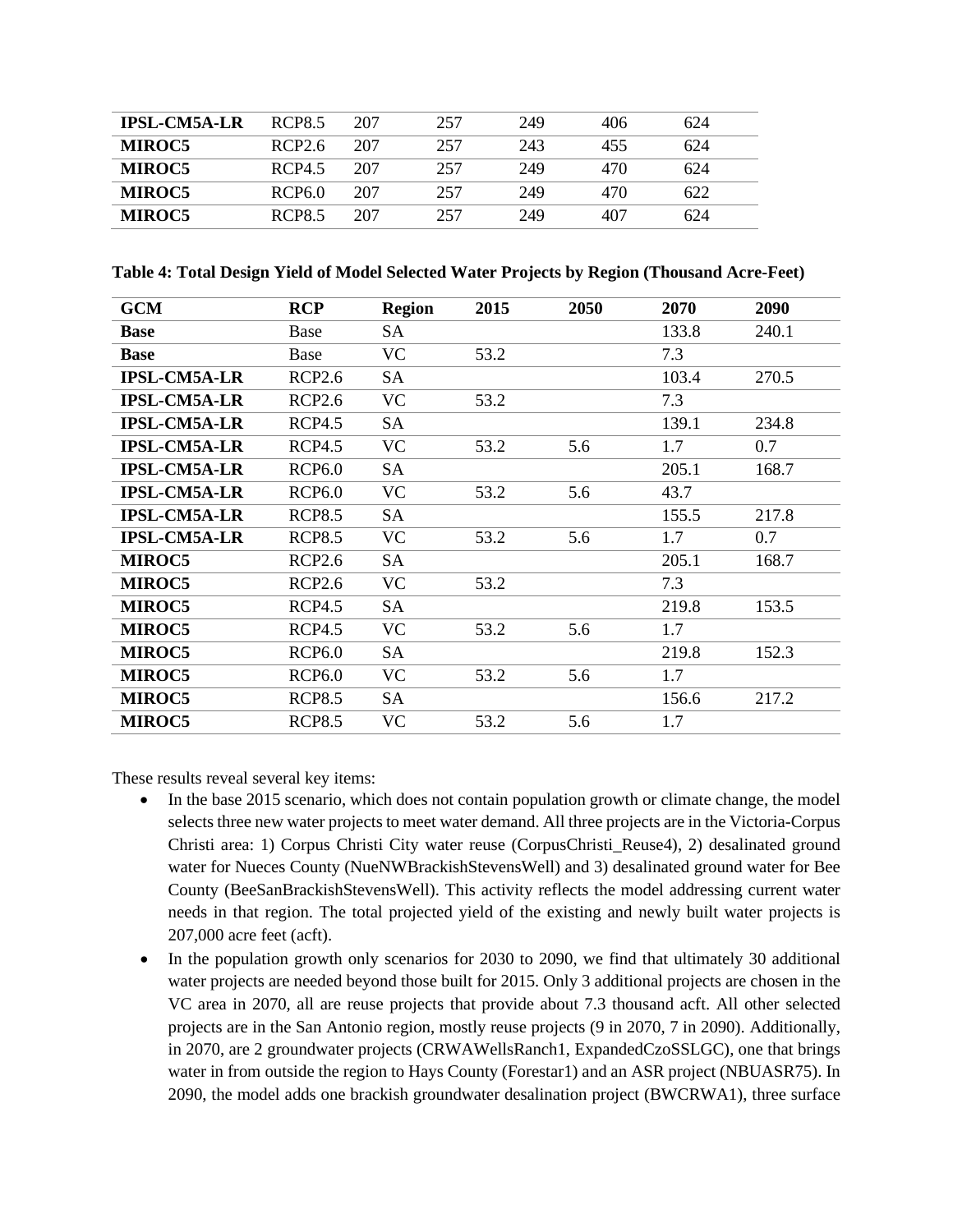water projects (CRWASiesta, GBRAMidOCR, GBRASurfaceASR), one local groundwater project (HCPUA1) and a sea water desalination project (SeaDesaliSAWS). The net increase in potential water supply is 134 thousand acft in 2070, and 240 thousand acft in 2090. Completion of the Vista Ridge project by 2030 increases the water potential supply to San Antonio by 50 thousand acft.

- As shown [\(Table 3\)](#page-4-1), the total available water increases from 207 to 257 thousand acft by 2030 with completion of the Vista Ridge project.
- The total available water decreases from 257 to 243 thousand acft between 2030 and 2050 due to the termination of three water projects in San Antonio in the 2050s.
- Three new water projects were built in 2015 in the Corpus Christi-Nueces region, though SA region has excess water supply before 2070. Water projects do not supply water across regions, due to the high cost of water conveyance. Even when expensive pipelines are built (e.g. Vista Ridge projects transferring water from Burleson and Milam Counties to San Antonio via a 142 mile pipeline), the service region is fixed. These results largely show San Antonio region water planning is enough to meet population growth until 2070.
- When climate change is factored, additional water projects are chosen largely due to changes in precipitation:
	- o Drier climate scenarios (such as IPSL-CM5A-LR under the driest RCP4.5 and RCP 8.5 scenarios) stimulate construction of yet more water projects.
	- o [Tables](#page-5-0) 4 and 5 show the water projects selected under the climate scenarios: the added water project built in 2050 is located in the Corpus Christi- Nueces Area, where a reuse water project for the City of Corpus Christi is chosen.
	- o VA area needs little extra water supply beyond that chosen for meeting population needs after 2015; selected water projects are reuse projects.
	- o No water projects are built in the 2030s across all scenarios.
	- o In 2070s and 2090s, most projects needed are like those selected in the base scenarios and most are designed for San Antonio Region.
	- o Climate change causes earlier construction of some water projects. For example, the brackish groundwater desalination project BWCRWA1 is selected for construction in the 2090s in the base scenario, but under the MIRCO5 RCP4.5 and RCP 6.0 climate scenario, it is built in the 2070s. The local groundwater project GBRACzo, which in the population only scenario is added in the 2090s to pump Carrizo aquifer water to San Antonio, is moved forward to 2070 in the climate scenarios.
	- o Climate change requires added or alternative water projects be constructed and operated. For example, the surface water project, GBRANewAppropriation, is not selected in the population only scenarios; it is selected under the dry IPSL-CM5a-LR RCP 6.0 scenario. The Comal County reuse water project (Comal\_Reuse1) is selected in the Base scenario, but not in IPSL-CM5a-LR RCP 8.5 or MIROC5 RCP 2.6 or RCP 8.5 where other projects are used.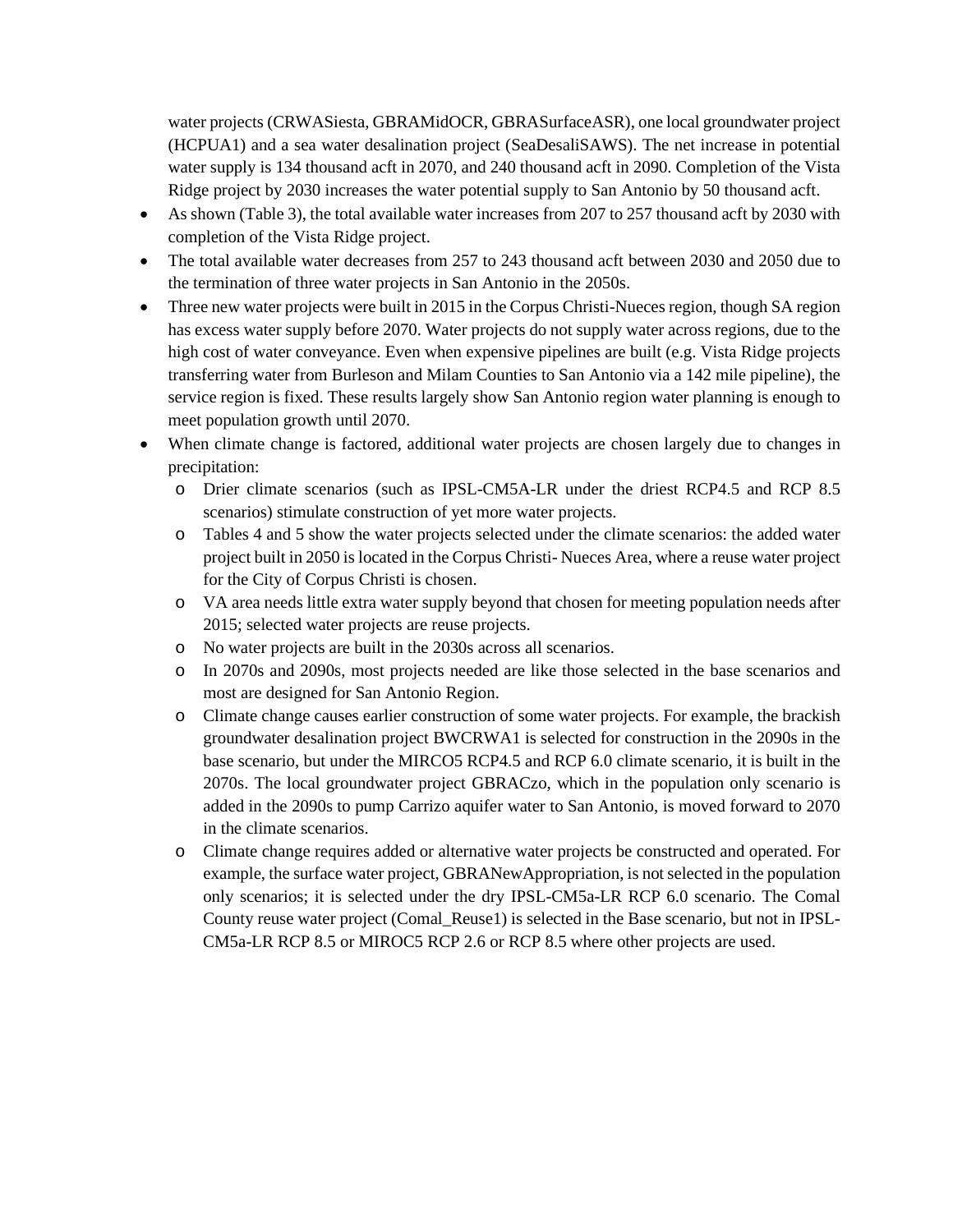| water project                    | <b>Decade</b> | <b>Base</b>  |              |              | <b>IPSL-CM5a-LR</b> |              |              |              | MIROC5       |              |
|----------------------------------|---------------|--------------|--------------|--------------|---------------------|--------------|--------------|--------------|--------------|--------------|
|                                  |               |              | <b>RCP</b>   | Rcp          | <b>RCP</b>          | <b>RCP</b>   | <b>RCP</b>   | Rcp          | <b>RCP</b>   | <b>RCP</b>   |
|                                  |               |              | 2.6          | 4.5          | 6.0                 | 8.5          | 2.6          | 4.5          | 6.0          | 8.5          |
| <b>BWCRWA1</b>                   | 2070          |              |              |              |                     |              |              | $\mathbf{1}$ | $\mathbf{1}$ |              |
| <b>BWCRWA1</b>                   | 2090          | $\mathbf{1}$ | $\mathbf{1}$ | $\mathbf{1}$ | $\mathbf{1}$        | $\mathbf{1}$ | $\mathbf{1}$ |              |              | $\mathbf{1}$ |
| <b>BeeSanBrackishStevensWell</b> | 2015          | $\mathbf{1}$ |              |              |                     |              |              |              |              |              |
| <b>Bexar Reuse1</b>              | 2090          | $\mathbf{1}$ | $\mathbf{1}$ | $\mathbf{1}$ | $\mathbf{1}$        | $\mathbf{1}$ | $\mathbf{1}$ | $\mathbf{1}$ | $\mathbf{1}$ | $\mathbf{1}$ |
| <b>Bexar_Reuse2</b>              | 2070          |              |              |              |                     |              |              |              |              | $\mathbf{1}$ |
| <b>Bexar_Reuse2</b>              | 2090          | $\mathbf{1}$ | $\mathbf{1}$ | $\mathbf{1}$ | $\mathbf{1}$        | $\mathbf{1}$ | $\mathbf{1}$ | $\mathbf{1}$ | $\mathbf{1}$ |              |
| <b>Bexar_Reuse3</b>              | 2070          |              |              |              |                     | $\mathbf{1}$ |              |              |              | $\mathbf{1}$ |
| <b>Bexar_Reuse3</b>              | 2090          | $\mathbf{1}$ | $\mathbf{1}$ | $\mathbf{1}$ | $\mathbf{1}$        |              | $\mathbf{1}$ | $\mathbf{1}$ | $\mathbf{1}$ |              |
| <b>Bexar_Reuse4</b>              | 2070          | $\mathbf{1}$ |              |              |                     | $\mathbf{1}$ |              |              |              | $\mathbf{1}$ |
| <b>Bexar_Reuse4</b>              | 2090          |              | $\mathbf{1}$ | $\mathbf{1}$ | $\mathbf{1}$        |              | $\mathbf{1}$ | $\mathbf{1}$ | $\mathbf{1}$ |              |
| <b>CRWASiesta</b>                | 2090          | $\mathbf{1}$ | $\mathbf{1}$ | $\mathbf{1}$ | $\mathbf{1}$        | $\mathbf{1}$ | $\mathbf{1}$ | $\mathbf{1}$ | $\mathbf{1}$ | $\mathbf{1}$ |
| <b>CRWAWellsRanch1</b>           | 2070          | $\mathbf{1}$ | $\mathbf{1}$ | $\mathbf{1}$ | $\mathbf{1}$        | $\mathbf{1}$ | $\mathbf{1}$ | $\mathbf{1}$ | $\mathbf{1}$ | $\mathbf{1}$ |
| <b>Comal_Reuse1</b>              | 2090          | $\mathbf{1}$ | $\mathbf{1}$ | $\mathbf{1}$ | $\mathbf{1}$        |              | $\mathbf{1}$ |              |              | $\mathbf{1}$ |
| <b>Comal_Reuse2</b>              | 2070          |              |              |              |                     | $\mathbf{1}$ |              |              |              | $\mathbf{1}$ |
| <b>Comal_Reuse2</b>              | 2090          | $\mathbf{1}$ | $\mathbf{1}$ | $\mathbf{1}$ | $\mathbf{1}$        |              | $\mathbf{1}$ | $\mathbf{1}$ |              |              |
| <b>Comal_Reuse3</b>              | 2070          | $\mathbf{1}$ |              |              |                     | $\mathbf{1}$ |              |              |              | $\mathbf{1}$ |
| <b>Comal_Reuse3</b>              | 2090          |              | $\mathbf{1}$ | $\mathbf{1}$ | $\mathbf{1}$        |              | $\mathbf{1}$ | $\mathbf{1}$ | $\mathbf{1}$ |              |
| <b>Comal_Reuse4</b>              | 2070          | $\,1\,$      |              |              |                     | $\mathbf{1}$ |              |              |              | $\mathbf{1}$ |
| <b>Comal_Reuse4</b>              | 2090          |              | $\mathbf{1}$ | $\mathbf{1}$ | $\mathbf{1}$        |              | $\mathbf{1}$ | $\mathbf{1}$ | $\mathbf{1}$ |              |
| CorpusChristi_Reuse1             | 2070          | $\,1\,$      | $\mathbf{1}$ | $\mathbf{1}$ | $\,1$               | $\mathbf{1}$ | $\mathbf{1}$ | $\mathbf{1}$ | $\mathbf{1}$ | $\mathbf{1}$ |
| CorpusChristi_Reuse2             | 2070          | $\mathbf{1}$ | $\mathbf{1}$ | $\mathbf{1}$ | $\mathbf{1}$        | $\mathbf{1}$ | $\mathbf{1}$ | $\mathbf{1}$ | 1            | $\mathbf{1}$ |
| CorpusChristi_Reuse3             | 2050          |              |              | $\mathbf{1}$ | $\mathbf{1}$        | $\,1\,$      |              | $\mathbf{1}$ | $\mathbf{1}$ | $\mathbf{1}$ |
| CorpusChristi_Reuse3             | 2070          | $\mathbf{1}$ | $\mathbf{1}$ |              |                     |              | $\mathbf{1}$ |              |              |              |
| CorpusChristi_Reuse4             | 2015          | $\,1\,$      |              |              |                     |              |              |              |              |              |
| <b>ExpandedCzoSSLGC</b>          | 2070          | $\mathbf{1}$ | $\mathbf{1}$ | $\mathbf{1}$ | $\mathbf{1}$        | $\mathbf{1}$ | $\mathbf{1}$ | $\mathbf{1}$ | 1            | $\mathbf{1}$ |
| <b>Forestar1</b>                 | 2070          | $\mathbf{1}$ | $\mathbf{1}$ | $\mathbf{1}$ | $\mathbf{1}$        | $\mathbf{1}$ | $\mathbf{1}$ | $\mathbf{1}$ | $\mathbf{1}$ | $\mathbf{1}$ |
| <b>GBRACzo</b>                   | 2070          |              | $\mathbf{1}$ | $\mathbf{1}$ | $\mathbf{1}$        | $\mathbf{1}$ | $\mathbf{1}$ | $\mathbf{1}$ | $\mathbf{1}$ | $\mathbf{1}$ |
| <b>GBRACzo</b>                   | 2090          | $1\,$        |              |              |                     |              |              |              |              |              |
| <b>GBRAMidOCR</b>                | 2090          | $\mathbf{1}$ | $\mathbf{1}$ | $\mathbf{1}$ | $\mathbf{1}$        | $\mathbf{1}$ | $\mathbf{1}$ | $\mathbf{1}$ | $\mathbf{1}$ | $\mathbf{1}$ |
| <b>GBRANewAppropriation</b>      | 2070          |              |              |              | $\mathbf{1}$        |              |              |              |              |              |
| <b>GBRASurfaceASR</b>            | 2090          | $\mathbf{1}$ | $\mathbf{1}$ | $\mathbf{1}$ | $\mathbf{1}$        | $\mathbf{1}$ | $\mathbf{1}$ | $\mathbf{1}$ | $\mathbf{1}$ | $\mathbf{1}$ |
| <b>HCPUA1</b>                    | 2070          |              |              | $\mathbf{1}$ | $\mathbf{1}$        |              | $\mathbf{1}$ | $\mathbf{1}$ | $\mathbf{1}$ |              |
| <b>HCPUA1</b>                    | 2090          | $\mathbf{1}$ | $\mathbf{1}$ |              |                     | $\mathbf{1}$ |              |              |              | $\mathbf{1}$ |
| <b>Hays_Reuse1</b>               | 2090          | $\mathbf{1}$ | $\mathbf{1}$ | $\mathbf{1}$ | $\mathbf{1}$        | $\,1\,$      | $\mathbf{1}$ | $\mathbf{1}$ | $\mathbf{1}$ | $\mathbf{1}$ |
| Hays_Reuse2                      | 2090          | 1            | 1            | 1            | 1                   | 1            | 1            | 1            | 1            | 1            |
| Hays_Reuse3                      | 2070          | $\mathbf{1}$ |              |              |                     | $\mathbf{1}$ |              |              |              | $\mathbf{1}$ |
| Hays_Reuse3                      | 2090          |              | $\mathbf{1}$ | $\mathbf{1}$ | $\mathbf{1}$        |              | $\mathbf{1}$ | $\mathbf{1}$ | 1            |              |
| Hays_Reuse4                      | 2070          | $\mathbf{1}$ |              |              |                     | $1\,$        |              |              |              | $\mathbf{1}$ |
| Hays_Reuse4                      | 2090          |              | $\mathbf{1}$ | $\mathbf{1}$ | $\mathbf{1}$        |              | $\mathbf{1}$ | $\mathbf{1}$ | 1            |              |
| <b>NBUASR75</b>                  | 2070          | $\mathbf{1}$ | $\mathbf{1}$ | $\mathbf{1}$ | $\,1$               | $\mathbf{1}$ | $\mathbf{1}$ | $\mathbf{1}$ | $\mathbf{1}$ | $\mathbf{1}$ |
| NueNWBrackishStevensWell         | 2015          | 1            |              |              |                     |              |              |              |              |              |
| SanAntonio_Reuse1                | 2070          | $\,1$        |              |              |                     | $\mathbf{1}$ |              |              |              | $\mathbf{1}$ |
| SanAntonio_Reuse1                | 2090          |              | $\mathbf{1}$ | $\mathbf{1}$ | $\mathbf{1}$        |              | $\mathbf{1}$ | $\mathbf{1}$ | 1            |              |
| SanAntonio_Reuse2                | 2070          | $\mathbf{1}$ | $\mathbf{1}$ | $\mathbf{1}$ |                     | $\mathbf{1}$ |              |              |              | $\mathbf{1}$ |
| SanAntonio_Reuse2                | 2090          |              |              |              | $\mathbf{1}$        |              | $\mathbf{1}$ | $\mathbf{1}$ | 1            |              |
| SanAntonio_Reuse3                | 2070          | $\mathbf{1}$ | $\mathbf{1}$ | $\mathbf{1}$ |                     | $\mathbf{1}$ |              |              |              | $\mathbf{1}$ |
| SanAntonio_Reuse3                | 2090          |              |              |              | $\mathbf{1}$        |              | $\mathbf{1}$ | $\mathbf{1}$ | 1            |              |
| <b>SanAntonio_Reuse4</b>         | 2070          | $\mathbf{1}$ | $\mathbf{1}$ | $\mathbf{1}$ |                     | $\mathbf{1}$ |              |              |              | $\mathbf{1}$ |
| SanAntonio_Reuse4                | 2090          |              |              |              | $\mathbf{1}$        |              | $\mathbf{1}$ | $\mathbf{1}$ | $\mathbf{1}$ |              |
|                                  |               |              |              |              |                     |              |              |              |              |              |

# **Table 5: Water Projects Selection**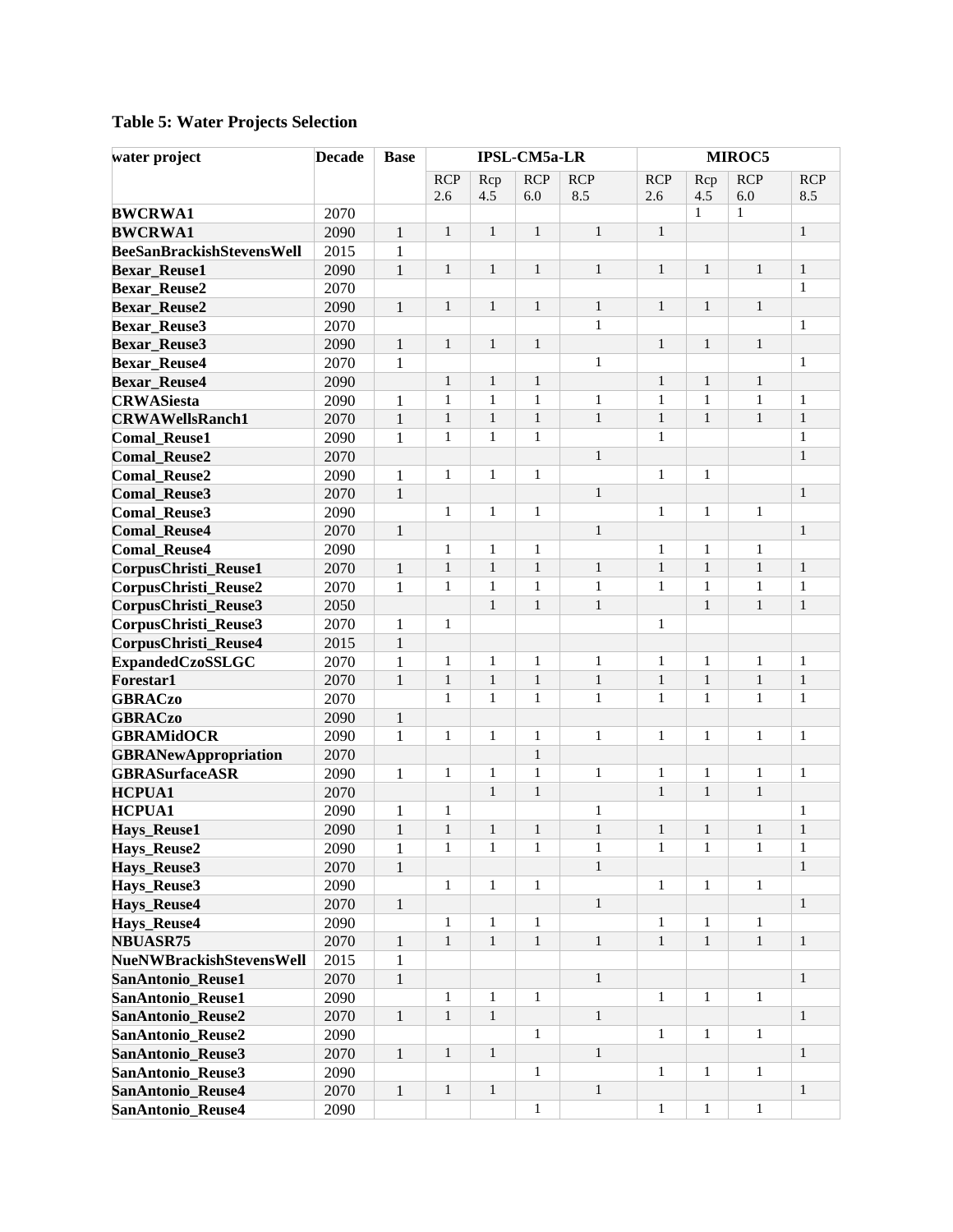| <b>SeaDesaliSAWS</b>     | 2070 |  |  |  |  |  |
|--------------------------|------|--|--|--|--|--|
| <b>SeaDesaliSAWS</b>     | 2090 |  |  |  |  |  |
| SurfacewaterSanPatricio3 | 2090 |  |  |  |  |  |

#### **Water project operations**

As discussed, water project construction decisions are independent of knowledge of states of nature, but the operation decision varies by state of nature[. Table 6](#page-9-0) shows the operational yields of water projects under all states of nature for the base population growth only scenarios.

- Generally, the water projects provide added water under drier states of nature (HDry, MDry and Dry), but less water under wetter states (Wet, MWet and HWet). There are two reasons for this: 1) water sourced from water projects has relatively more expensive operating costs than water from other sources. Consequently, the more expensive water projects are not operated or are only used after the cheaper water is used up. 2) When conditions are wetter, water demand is lower: less supply is needed and more expensive, new project sources are not fully used.
- Over time and as demand grows, project use increases and the differences in use between drier and wetter states of nature decreases. This is because more water is needed and more expensive projects are pushed: water project use grows over time under all states of nature.
- In most cases, water project operation level is smaller than the designed yield. This does not mean that water projects are oversized; rather it occurs for two reasons: 1) the water project construction decision is a build-no build binary variable, which means either build the water project to obtain full design capacity or do not build it. However, water project yields are relatively large, with the largest (Vista Ridge) yielding 50,000 acft. Once built, water project capacity is fully available but only used to the extent needed, which occurs when cheaper sources are unavailable. 2) Some water projects do not have continuous access to ample water supplies due to water availability and regulation limits, i.e. surface water projects cannot always be fully operated under drought conditions when water rights become a constraint.
- Under the base 2015 scenario, utilization of existing projects is only about half of the designed yield. This is consistent with current operations: for example, the San Antonio Water System currently does not fully use all its water projects.
- Across time, population growth only scenarios (Base 2030 to 2090) show a difference between designed and operational yield because the San Antonio region has sufficient capacity to meet future water supply needs within current water projects and, given the data in hand, can accommodate population growth through the 2030s and 2050s. However, unused capacity decreases over time: by and after 2070, new projects are needed.
- Results for project construction under the joint population growth and climate change scenarios are similar to those under their population growth only counterparts. Results are shown from the IPSL-CM5A-LR RCP8.5 case in Table 5, but operational yield levels differ substantially. Under climate change scenario, project operational water use is much higher than without climate change for the 2030s, 2050s, and 2070s, even though the designed yields are identical or quite similar. For the drier IPSL-CM5A-LR RCP8.5 case, less water is available from surface and groundwater, but with higher climate change stimulated water demand, water projects supply more water.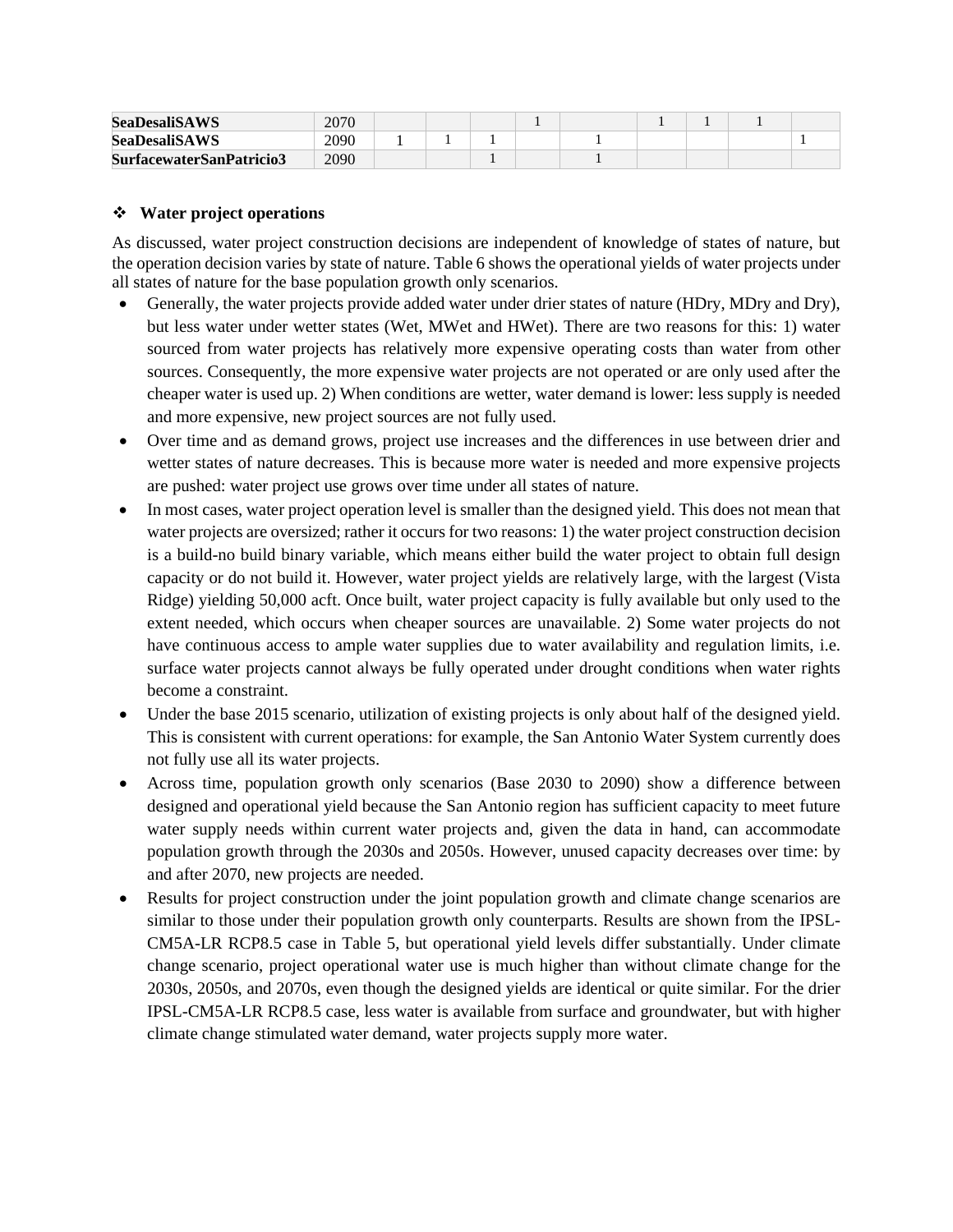|             |      | Designed HDry MDry Dry |     |     |     |     |     | Dnormal Normal Wnormal Wet MWet HWet |     |     |     |
|-------------|------|------------------------|-----|-----|-----|-----|-----|--------------------------------------|-----|-----|-----|
|             |      | Yield                  |     |     |     |     |     |                                      |     |     |     |
| <b>Base</b> | 2015 | 207                    | 111 |     |     | 66  | 67  | 65                                   | 66  | 66  | 65  |
| <b>Base</b> | 2030 | 257                    | 173 | 165 | 162 | 103 | 101 | 101                                  | 100 | 100 | 100 |
| <b>Base</b> | 2050 | 243                    | 227 | 227 | 227 | 227 | 227 | 212                                  | 220 | 219 | 205 |
| <b>Base</b> | 2070 | 384                    | 368 | 368 | 368 | 368 | 368 | 368                                  | 368 | 368 | 368 |
| <b>Base</b> | 2090 | 624                    | 594 | 594 | 594 | 594 | 594 | 594                                  | 594 | 594 | 594 |

<span id="page-9-0"></span>**Table 6: Water Project Operation Yield in Base Scenarios by state of nature (Thousand Acre-foot)**

**Table 7: Water Project Operation Yield in IPSL-CM5A-LR RCP8.5 Scenarios by state of nature (Thousand Acre-foot)**

|                                         |                 | <b>Designed HDry</b><br>Yield |     | <b>MDry</b> | Dry | <b>Dnormal Normal Wnormal</b> |     |     | Wet | <b>MWe</b> | <b>IWet</b> |
|-----------------------------------------|-----------------|-------------------------------|-----|-------------|-----|-------------------------------|-----|-----|-----|------------|-------------|
| ipsl-cm5a-<br>$\rm{lr\_rcp85}$          | 203<br>$\Omega$ | 257                           | 195 | 170         | 183 | 113                           | 108 | 99  | 140 | 119        | 179         |
| ipsl-cm5a-<br>$lr$ <sub>_rcp</sub> $85$ | 205<br>$\theta$ | 249                           | 232 | 232         | 232 | 232                           | 232 | 220 | 222 | 222        | 214         |
| ipsl-cm5a-<br>$\rm{lr\_rcp85}$          | 207<br>$\theta$ | 406                           | 390 | 390         | 390 | 390                           | 390 | 390 | 390 | 390        | 390         |
| ipsl-cm5a-<br>$\rm{lr\_rcp85}$          | 209<br>0        | 624                           | 594 | 594         | 594 | 594                           | 594 | 594 | 594 | 594        | 594         |

#### Concluding comments

The South-Central Texas region is experiencing high demand growth and exhibits drier and hotter climate change projections plus a projected water deficit. The TWDB sponsored regional water planning groups have proposed several water projects for regions L and N to address population growth and projected deficits. Climate change is also a likely deficit increasing factor.

We used modeling to examine water project needs and selection over time. We examined water project desirability under a current (2015) scenario and then ran scenarios for 2030, 2050, 2070 and 2090 considering projected population growth. We then combined climate change and population growth scenarios.

We found that existing San Antonio regional projects are sufficient to meet demand until the 2050, under population growth only scenarios; we also found that more water projects are needed in the Corpus Christi-Nueces region under current circumstances.

Not surprisingly, scenarios with population growth show that additional water project construction and operation are stimulated.

We also found that climate change scenarios increase needs for water project construction and operation. Not surprisingly, higher levels of water delivery from new and existing water projects are needed under drier conditions.